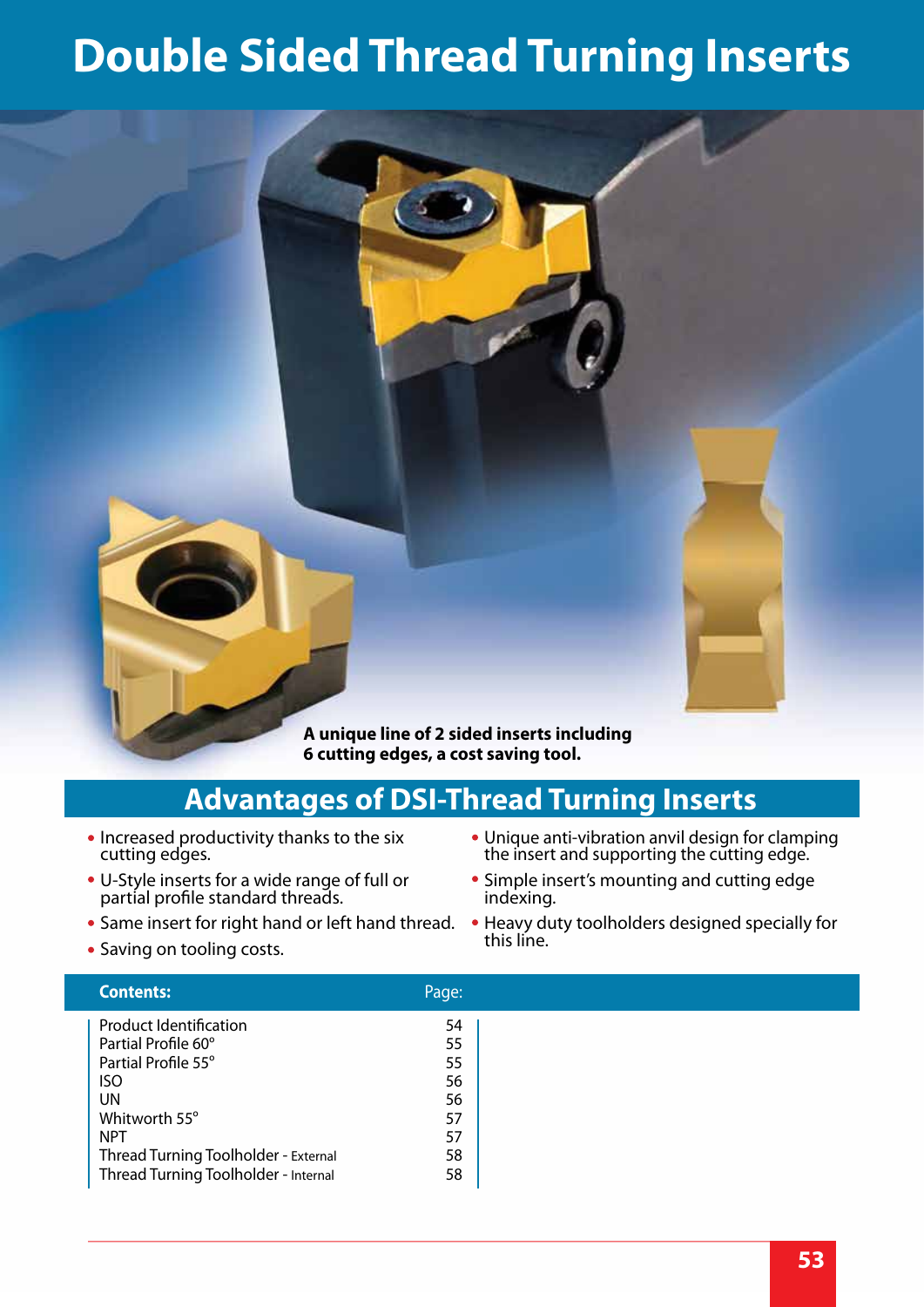

#### *Product Identification DSI Ordering Code*



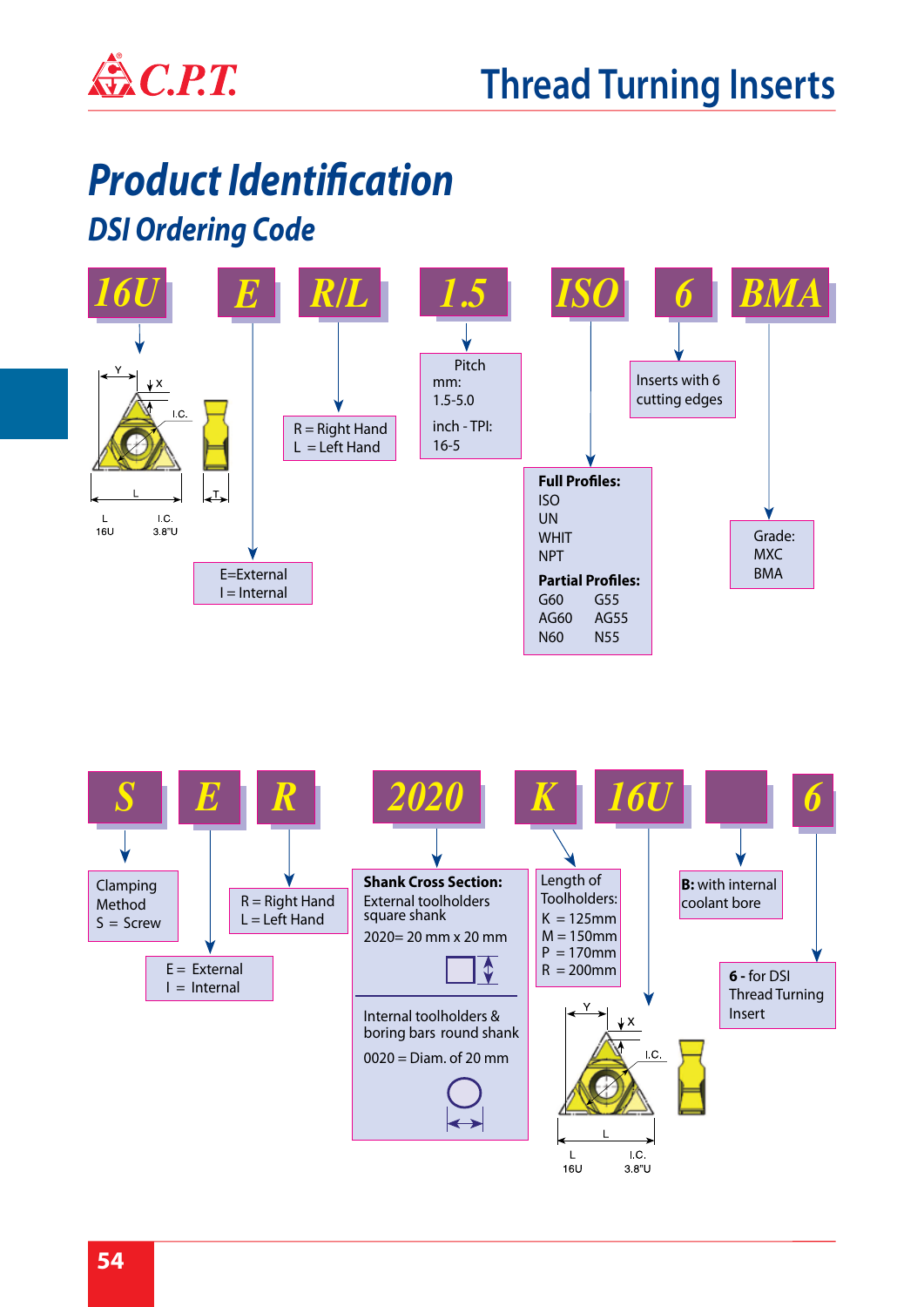

 $\overline{C}$ 

#### *Partial Profile 60°*

| <b>Pitch</b><br>Range<br>mm | <b>Pitch</b><br>Range<br>TPI |     | I.C.<br>in | <b>EXTERNAL</b><br><b>Ordering Code</b> | <b>INTERNAL</b><br><b>Ordering Code</b> |     |     |      |
|-----------------------------|------------------------------|-----|------------|-----------------------------------------|-----------------------------------------|-----|-----|------|
| $1.75 - 3.0$                | 14-8                         | 16U | 3/8U       | <b>16U ER/L G60-6</b>                   | <b>16U IR/L G60-6</b>                   | 1.4 | 71  | -4.5 |
| $0.5 - 3.0$                 | $48 - 8$                     | 16U | 3/8U       | <b>16U ER/L AG60-6</b>                  | <b>16U IR/L AG60-6</b>                  | 1.4 | 7.1 | 4.5  |
| $3.5 - 5.0$                 | 7-5                          | 16U | 3/8U       | <b>16U ER/L N60-6</b>                   | <b>16U IR/L N60-6</b>                   | 12  |     | 4.5  |

Available grades: BMA or MXC Order example: 16U ER/L G60-6 BMA

#### *Partial Profile 55°*



| Pitch<br>Range<br>mm | Pitch<br>Range<br>TPI |     | I.C.<br>$\mathsf{I}$ | <b>EXTERNAL</b><br><b>Ordering Code</b> | <b>INTERNAL</b><br><b>Ordering Code</b> |     |      |
|----------------------|-----------------------|-----|----------------------|-----------------------------------------|-----------------------------------------|-----|------|
| $1.75 - 3.0$         | 14-8                  | 16U | 3/8U                 | <b>16U ER/L G55-6</b>                   | <b>16U IR/L G55-6</b>                   | 1.4 | -4.5 |
| $0.5 - 3.0$          | $48 - 8$              | 16U | 3/8U                 | <b>16U ER/L AG55-6</b>                  | <b>16U IR/L AG55-6</b>                  | 1.4 | -4.5 |
| $3.5 - 5.0$          | 7-5                   | 16U | 3/8U                 | <b>16U ER/L N55-6</b>                   | <b>16U IR/L N55-6</b>                   |     | 4.5  |

Available grades: BMA or MXC

For Carbide Grade and Cutting Speed see page 60-61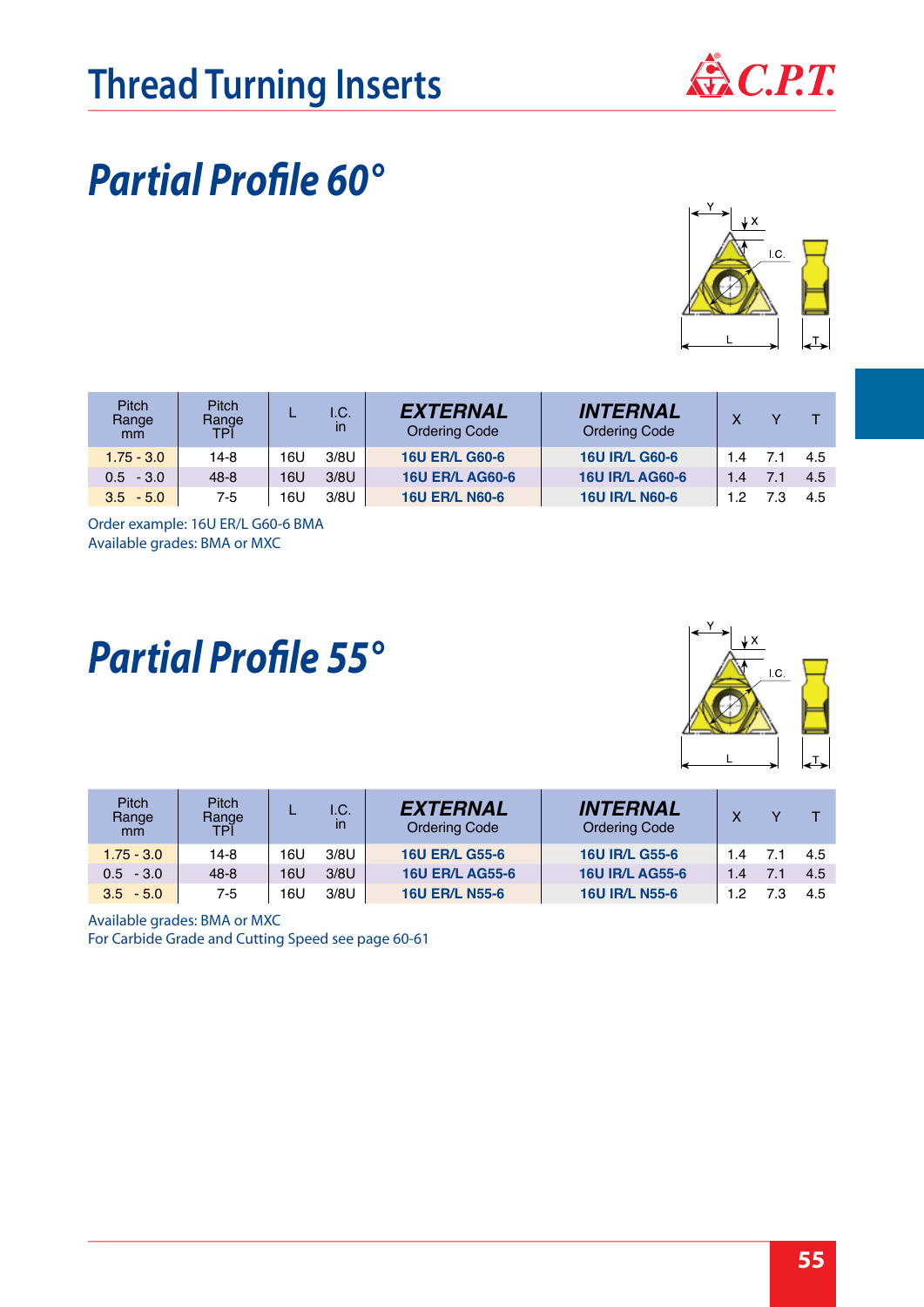

### **Thread Turning Inserts**

*ISO*



| <b>Pitch</b><br><sub>mm</sub> | L   | I.C.<br>$\mathsf{I}$ | <b>EXTERNAL</b><br><b>Ordering Code</b> | <b>INTERNAL</b><br><b>Ordering Code</b> | $\boldsymbol{\mathsf{X}}$ | Y   |     |
|-------------------------------|-----|----------------------|-----------------------------------------|-----------------------------------------|---------------------------|-----|-----|
| 1.5                           | 16U | 3/8U                 | 16U ER/L 1.5 ISO-6                      | 16U IR/L 1.5 ISO-6                      | 1.6                       | 6.9 | 4.5 |
| 1.75                          | 16U | 3/8U                 | 16U ER/L 1.75 ISO-6                     | 16U IR/L 1.75 ISO-6                     | 1.6                       | 6.9 | 4.5 |
| 2.0                           | 16U | 3/8U                 | 16U ER/L 2.0 ISO-6                      | 16U IR/L 2.0 ISO-6                      | 1.6                       | 6.9 | 4.5 |
| 2.5                           | 16U | 3/8U                 | 16U ER/L 2.5 ISO-6                      | 16U IR/L 2.5 ISO-6                      | 1.6                       | 6.9 | 4.5 |
| 3.0                           | 16U | 3/8U                 | 16U ER/L 3.0 ISO-6                      | 16U IR/L 3.0 ISO-6                      | 1.6                       | 6.9 | 4.5 |
| 3.5                           | 16U | 3/8U                 | 16U ER/L 3.5 ISO-6                      | 16U IR/L 3.5 ISO-6                      | 1.6                       | 6.9 | 4.5 |
| 4.0                           | 16U | 3/8U                 | 16U ER/L 4.0 ISO-6                      | 16U IR/L 4.0 ISO-6                      | 1.6                       | 6.9 | 4.5 |
| 4.5                           | 16U | 3/8U                 | 16U ER/L 4.5 ISO-6                      | 16U IR/L 4.5 ISO-6                      | 1.6                       | 6.9 | 4.5 |
| 5.0                           | 16U | 3/8U                 | 16U ER/L 5.0 ISO-6                      | 16U IR/L 5.0 ISO-6                      | 1.6                       | 6.9 | 4.5 |

Available grades: BMA or MXC

#### *UN - Unified* **UNC, UNF, UNEF, UNS**



| <b>Pitch</b><br>TPI | L   | I.C.<br>in | <b>EXTERNAL</b><br><b>Ordering Code</b>     | <b>INTERNAL</b><br><b>Ordering Code</b> | $\mathsf{x}$ | Y   | т   |
|---------------------|-----|------------|---------------------------------------------|-----------------------------------------|--------------|-----|-----|
| 16                  | 16U | 3/8U       | <b>16U ER/L 16</b><br>$UN-6$                | <b>16U IR/L 16</b><br>$UN-6$            | 1.6          | 6.9 | 4.5 |
| 14                  | 16U | 3/8U       | <b>16U ER/L 14</b><br>$UN-6$                | <b>16U IR/L 14</b><br>$UN-6$            | 1.6          | 6.9 | 4.5 |
| 13                  | 16U | 3/8U       | <b>16U ER/L 13</b><br>$UN-6$                | <b>16U IR/L 13</b><br>$UN-6$            | 1.6          | 6.9 | 4.5 |
| 12                  | 16U | 3/8U       | <b>16U ER/L 12</b><br>$UN-6$                | <b>16U IR/L 12</b><br>$UN-6$            | 1.6          | 6.9 | 4.5 |
| 11.5                | 16U | 3/8U       | 16U ER/L 11.5 UN-6                          | 16U IR/L 11.5 UN-6                      | 1.6          | 6.9 | 4.5 |
| 11                  | 16U | 3/8U       | <b>16U ER/L 11</b><br>$UN-6$                | <b>16U IR/L 11</b><br>$UN-6$            | 1.6          | 6.9 | 4.5 |
| 10 <sup>1</sup>     | 16U | 3/8U       | <b>16U ER/L 10</b><br>$UN-6$                | <b>16U IR/L 10</b><br>$UN-6$            | 1.6          | 6.9 | 4.5 |
| 9                   | 16U | 3/8U       | <b>16U ER/L 9</b><br>$UN-6$                 | 16U IR/L 9<br>$UN-6$                    | 1.6          | 6.9 | 4.5 |
| 8                   | 16U | 3/8U       | $UN-6$<br><b>16U ER/L</b><br>8              | <b>16U IR/L 8</b><br>$UN-6$             | 1.6          | 6.9 | 4.5 |
| $\overline{7}$      | 16U | 3/8U       | <b>16U ER/L</b><br>$UN-6$<br>$\overline{7}$ | <b>16U IR/L 7</b><br>$UN-6$             | 1.6          | 6.9 | 4.5 |
| 6                   | 16U | 3/8U       | <b>16U ER/L</b><br>$UN-6$<br>6              | 16U IR/L 6<br>$UN-6$                    | 1.6          | 6.9 | 4.5 |
| 5                   | 16U | 3/8U       | <b>16U ER/L</b><br>$UN-6$<br>5              | <b>16U IR/L</b><br>$UN-6$<br>5          | 1.6          | 6.9 | 4.5 |

Available grades: BMA or MXC

For Carbide Grade and Cutting Speed see page 60-61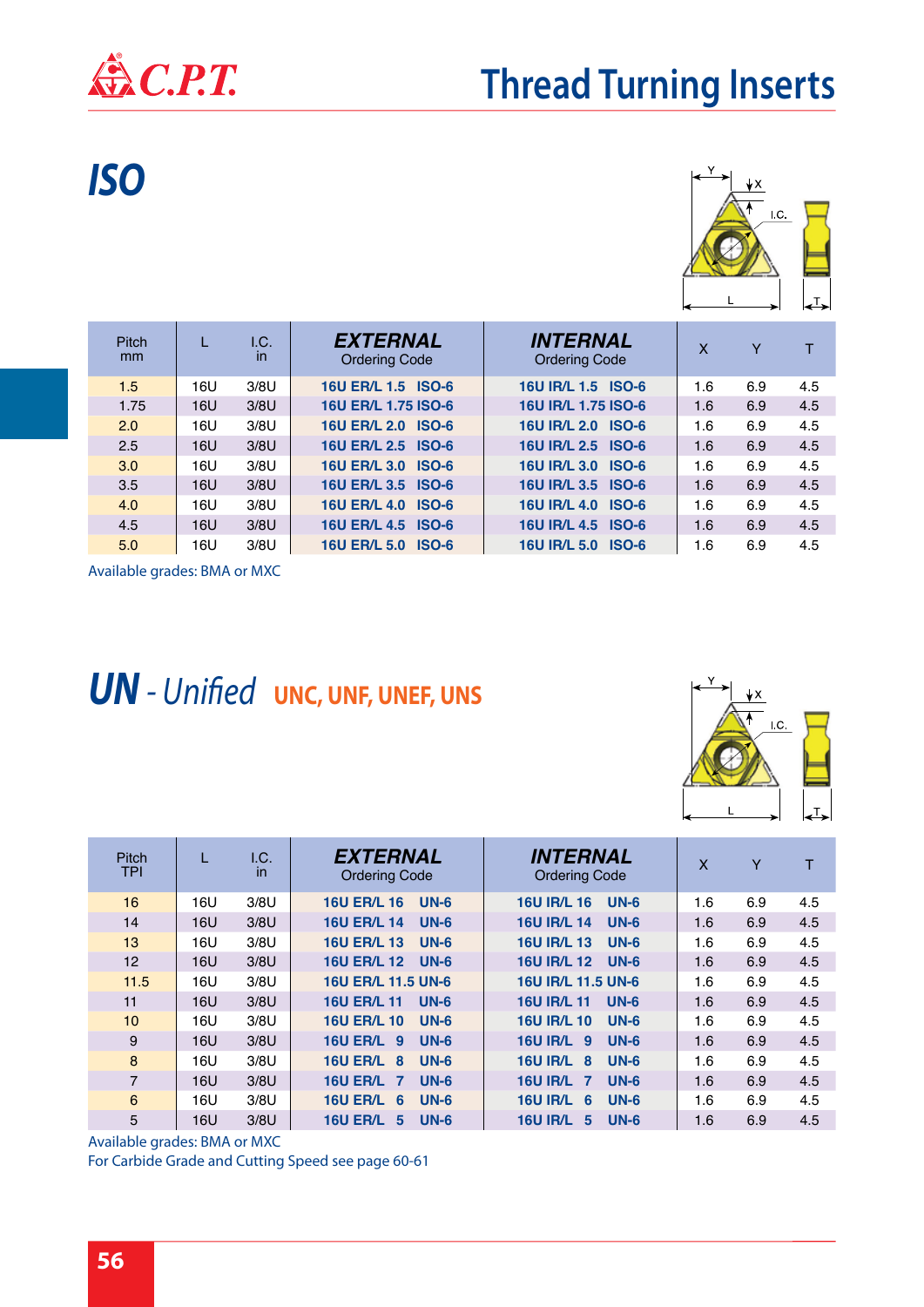

## Whitworth 55° BSW, BSF, BSP, BSB



| Pitch<br><b>TPI</b> |     | I.C.<br>$\mathsf{I}$ | <b>EXTERNAL</b><br><b>Ordering Code</b> | <b>INTERNAL</b><br><b>Ordering Code</b> | X   | Y   | т   |
|---------------------|-----|----------------------|-----------------------------------------|-----------------------------------------|-----|-----|-----|
| 16                  | 16U | 3/8U                 | 16U ER/L 16 W-6                         | 16U IR/L 16 W-6                         | 1.6 | 6.9 | 4.5 |
| 14                  | 16U | 3/8U                 | 16U ER/L 14 W-6                         | 16U IR/L 14 W-6                         | 1.6 | 6.9 | 4.5 |
| 12                  | 16U | 3/8U                 | 16U ER/L 12 W-6                         | 16U IR/L 12 W-6                         | 1.6 | 6.9 | 4.5 |
| 11                  | 16U | 3/8U                 | 16U ER/L 11 W-6                         | 16U IR/L 11 W-6                         | 1.6 | 6.9 | 4.5 |
| 10 <sup>1</sup>     | 16U | 3/8U                 | 16U ER/L 10 W-6                         | 16U IR/L 10 W-6                         | 1.6 | 6.9 | 4.5 |
| 9                   | 16U | 3/8U                 | 16U ER/L 9 W-6                          | 16U IR/L 9 W-6                          | 1.6 | 6.9 | 4.5 |
| 8                   | 16U | 3/8U                 | 16U ER/L 8 W-6                          | 16U IR/L 8 W-6                          | 1.6 | 6.9 | 4.5 |
| $\overline{7}$      | 16U | 3/8U                 | 16U ER/L 7 W-6                          | 16U IR/L 7 W-6                          | 1.6 | 6.9 | 4.5 |
| 6                   | 16U | 3/8U                 | <b>16U ER/L</b><br>6 W-6                | 16U IR/L 6 W-6                          | 1.6 | 6.9 | 4.5 |
| 5                   | 16U | 3/8U                 | <b>16U ER/L</b><br>$5 W-6$              | 16U IR/L 5 W-6                          | 1.4 | 7.2 | 4.5 |

Available grades: BMA or MXC



#### *NPT*

| Pitch<br><b>TPI</b> |     | I.C.<br>in | <b>EXTERNAL</b><br><b>Ordering Code</b> | <b>INTERNAL</b><br><b>Ordering Code</b> |     |     |     |
|---------------------|-----|------------|-----------------------------------------|-----------------------------------------|-----|-----|-----|
| 14                  | 16U | 3/8U       | <b>16U ER/L 14</b><br>NPT-6             | 16U IR/L 14 NPT-6                       | 1.6 | 6.9 | 4.5 |
| 11.5                | 16U | 3/8U       | <b>16U ER/L 11.5 NPT-6</b>              | 16U IR/L 11.5 NPT-6                     | 1.6 | 6.9 | 4.5 |
| 8                   | 16U | 3/8U       | <b>16U ER/L 8</b><br>NPT-6              | 16U IR/L 8 NPT-6                        | 1.6 | 6.9 | 4.5 |

Available grades: BMA or MXC

For Carbide Grade and Cutting Speed see page 60-61